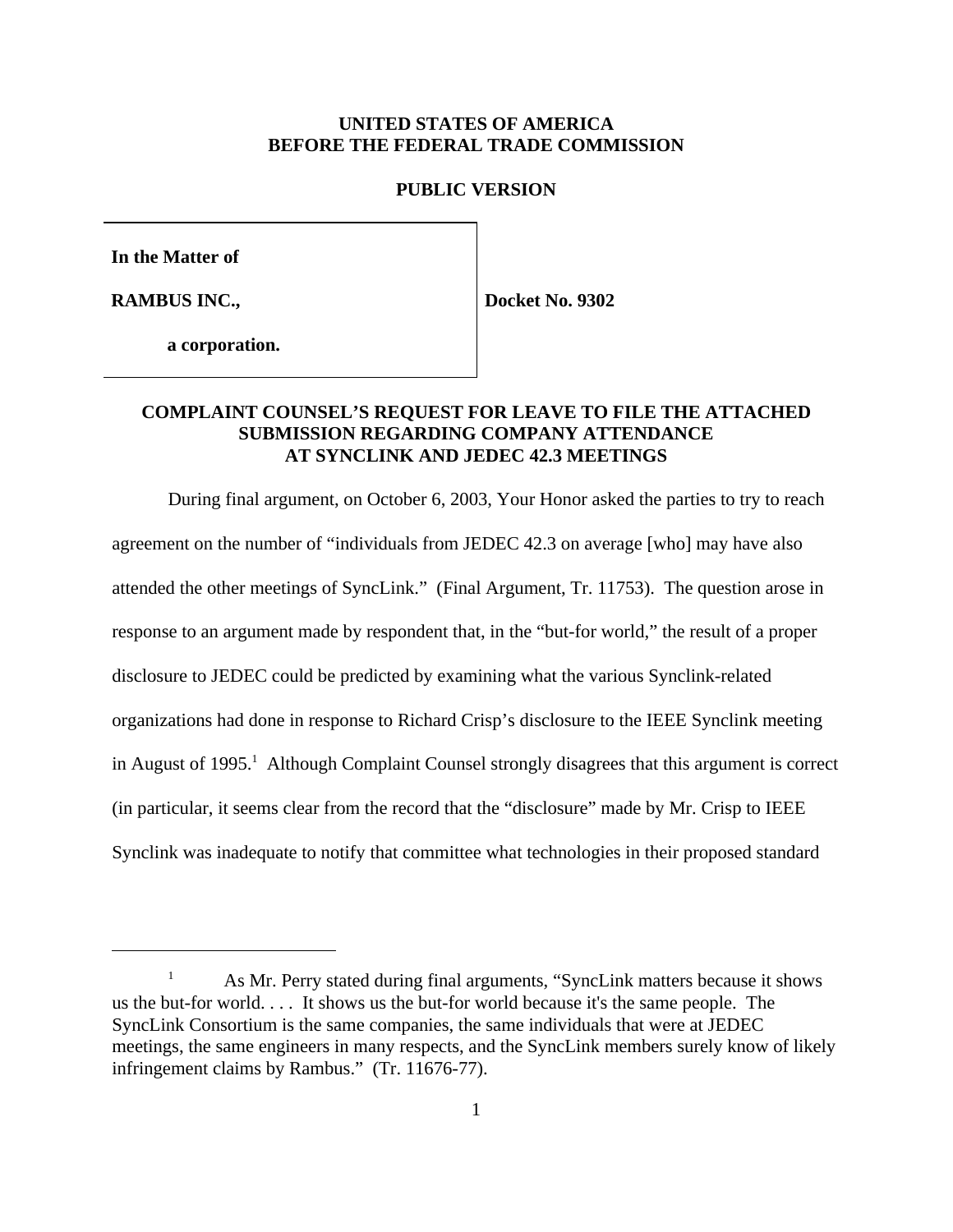would be covered by Rambus intellectual property (*see* CCFF 1525-1533)), Complaint Counsel agreed to consult with Respondent in an attempt to provide a stipulation.<sup>2</sup>

Shortly after the final argument, Respondent forwarded, to Complaint Counsel, the list of companies that it subsequently filed on October 28. Complaint Counsel noted to Respondent that the list provided was not an appropriate response to Your Honor's question and provided an alternative list that was intended to more closely track Your Honor's request. It quickly became apparent that neither party was able to agree with the underlying assumptions used by the other party to compile its list. Consequently Complaint Counsel proposed that the parties file a joint submission notifying Your Honor of our inability to agree. Respondent declined that proposal and filed its list in a Submission on October  $28<sup>3</sup>$  Because of the misleading nature of that list (as described briefly below), and the incomplete and misleading characterization in that Submission of the discussions between the parties, Complaint Counsel respectfully asks Your Honor for leave to file the attached Submission.

 The reasons that Complaint Counsel could not agree to the list proposed by Respondent all stem from the fact that the list bears little relation to the issue at hand – which was did JEDEC have such a similar list of attendees as Synclink, that it would have acted the same way

<sup>&</sup>lt;sup>2</sup> An additional problem with Respondent's "but-for world" analysis is that notwithstanding the actions of the standard setting organizations relating to Synclink, the DRAM industry never adopted the standards that resulted from those organizations.

<sup>&</sup>lt;sup>3</sup> Your Honor anticipated the difficulty the parties would have in reaching an agreed upon number of individuals in response to your question. As Your Honor stated during final argument, "If you can agree on something, fine. If you can't, that's fine, too." (Final Argument, Tr. 11753-54).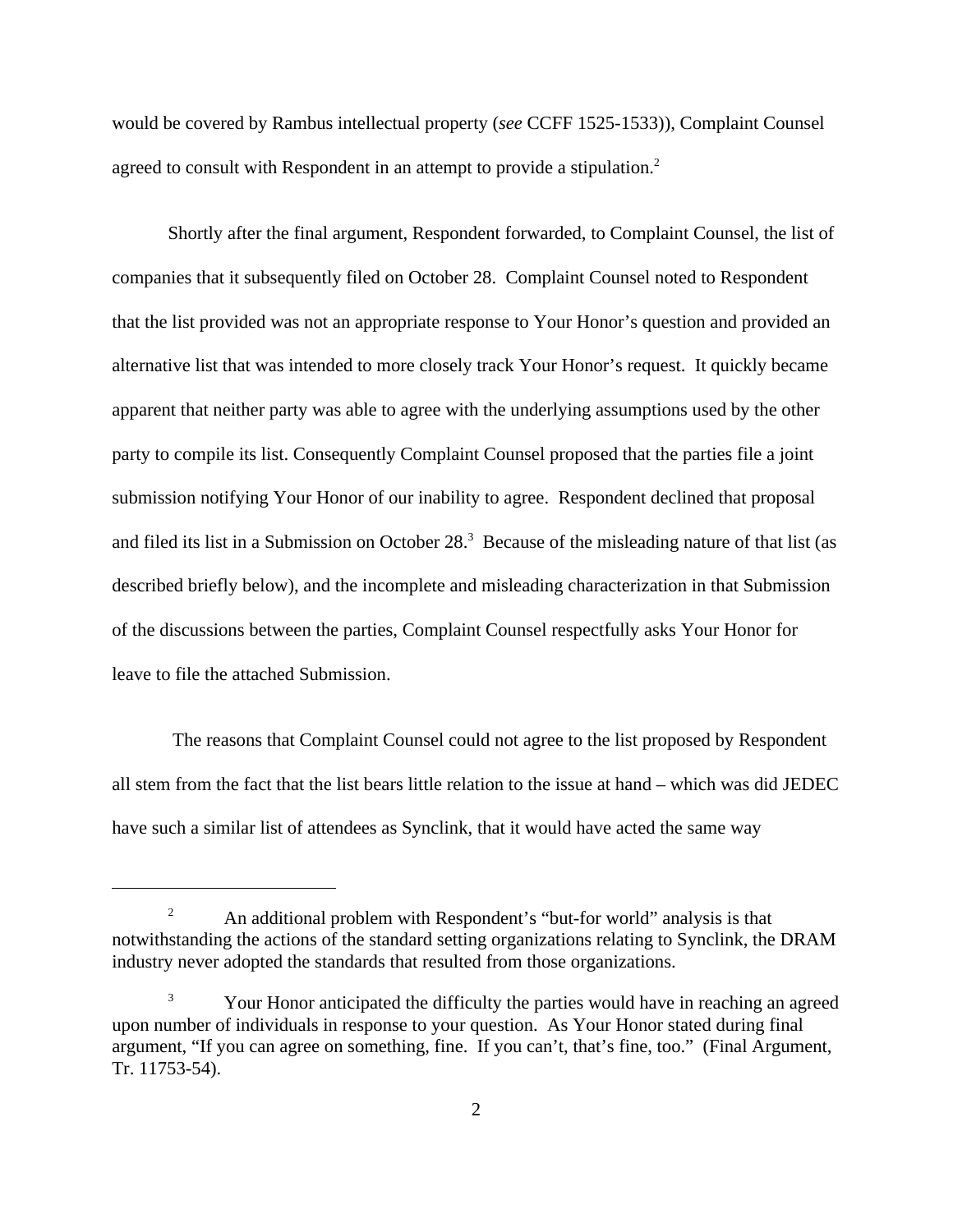Respondent claims that Synclink acted had Rambus made a proper disclosure. It is only the people who knew of Rambus's "disclosure" at IEEE Synclink and still worked to standardize that standard, and who then attended JEDEC, that could even potentially be relevant to the question of whether JEDEC would have done the same thing in the but-for world. The list proposed by Respondent overstates the number of such people in many ways. First, Respondent compiled a list of *companies* rather than people who attended both JEDEC and Synclink. This clearly overstates the number. The fact that one person acted in a particular way under the IEEE rules does not mean that a different person will act the same way under the different set of rules at JEDEC, simply because they worked for the same company.<sup>4</sup>

Second, despite the fact that the August 1995 meeting is the only one where Rambus disclosed any information about whether its intellectual property related to the standard then under discussion, Respondent's Submission includes attendees from later Synclink Consortium and SLDRAM, Inc. meetings. The inclusion of such a broad group in the Submission is misleading for at least two reasons. First, the latter two organizations were working on a *different standard* than the one that was subject to Mr. Crisp's disclosure in August of 1995.<sup>5</sup>

<sup>&</sup>lt;sup>4</sup> Complaint Counsel's evaluation of the record indicates that at least eight of the companies listed in Respondent's October 28 Submission sent only representatives to JEDEC who had *never* attended any Synclink meetings. Furthermore, many companies sent multiple representatives to JEDEC, including representatives who were there for a limited, technical purpose. Respondent's submission also fails to indicate how many primary JEDEC representatives also attended Synclink.

<sup>&</sup>lt;sup>5</sup> Whereas the IEEE RamLink architecture, like the architecture described in Rambus's patent applications, was triply multiplexed (CCFF 1508, 1512), the SyncLink architecture that was the subject of work in the SyncLink Consortium and SLDRAM Inc. was *doubly* multiplexed. In other words, the architecture subject to work in the SyncLink Consortium and SLDRAM Inc. had shared command and address lines, but separate, dedicated data lines.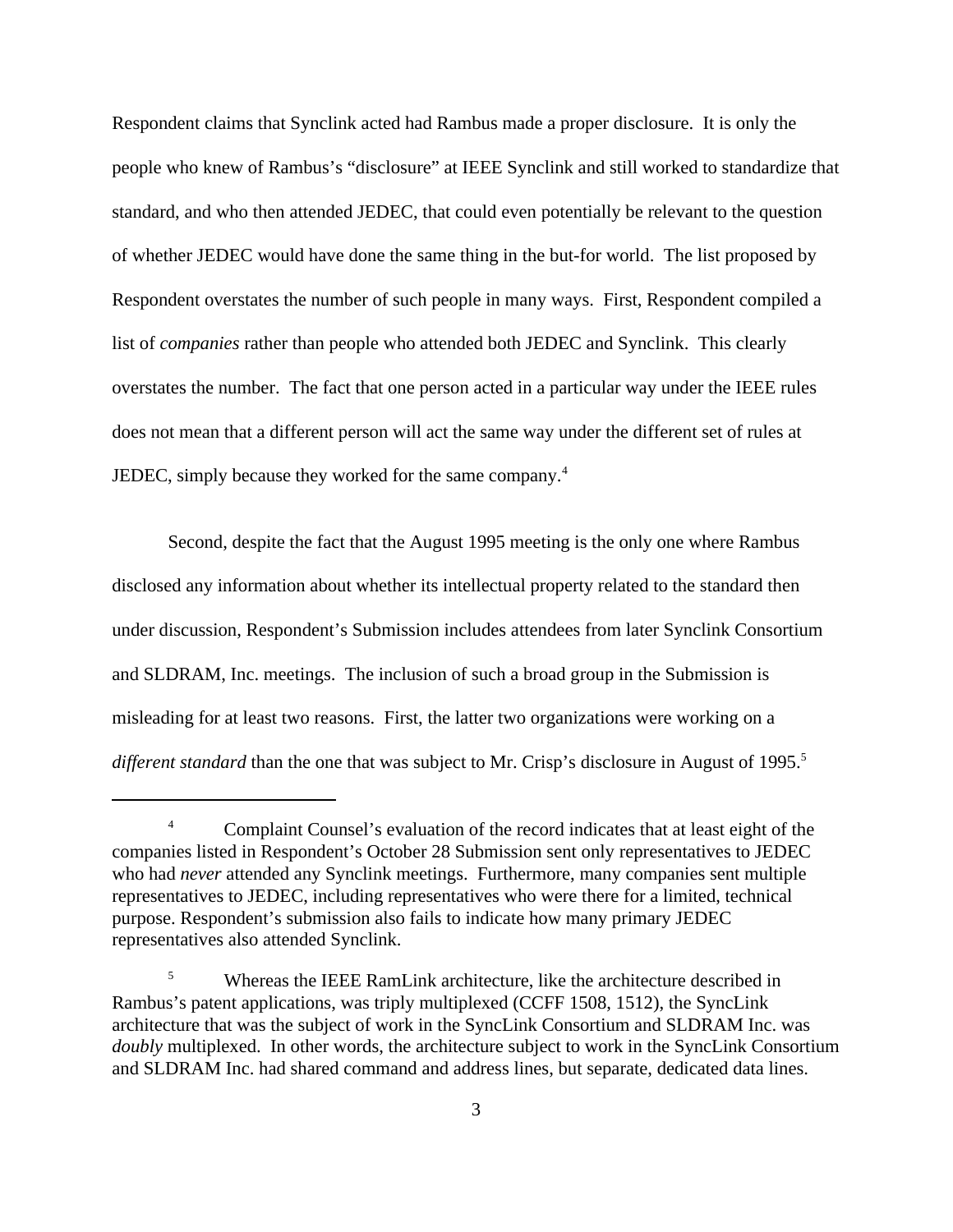Whatever the relevance of what IEEE Synclink did in response to that "disclosure," it is clear that the actions of organizations standardizing different technologies cannot be relevant since no disclosure was made to those organizations on the technologies *they* were standardizing. Second, there is no reason to think that those who were not there to see Mr. Crisp's statement would have knowledge of that statement. Despite Respondent's arguments that SyncLink Consortium and SLDRAM, Inc. members "surely" knew of "likely infringement claims by Rambus" when those organizations worked on their standards, Respondent provided little to no direct evidence of what those members actually knew, relying instead on arguments and inferences spawned from snippets of documents.<sup>6</sup> Unless participants were actually there to see the Crisp disclosure, or there is some other evidence that they knew of that disclosure, there is no reason to say that they later standardized a technology that they knew was subject to that disclosure.

Witnesses testified that, because of this and other differences, they did not believe that Rambus patent rights would cover the latter architecture. CCFF 1571.

<sup>&</sup>lt;sup>6</sup> A good example of this strategy is illustrated by footnote 2 of Respondent's October 28 Submission where it argues that "the possibility that Rambus would have intellectual property covering SyncLink devices was raised at SyncLink and SLDRAM Inc. meetings long after August 1995," supporting that assertion only with another that "the July 1997 SLDRAM Inc. meeting minutes state that 'Rambus will sue' SyncLink members for patent infringement. (RX 966 at 3)." Respondent fails to note that none of the witnesses asked about this portion of the minutes recalled that statement being made (*see* Lee, Tr. 7010 ("Q. Do you remember somebody making that statement at this meeting, Rambus is going to sue people? A. No, I don't."); Rhoden, Tr. 1256-1257), and that even the author of the minutes did not testify that such a statement had been made in the meeting but simply that the minutes reflected *his understanding* that "in July 1997 there were SyncLink consortium members that were concerned that Rambus would sue individual companies for patent infringement based on the SyncLink device." (Gustavson, Tr. 9303-9304). Nor does Respondent note that the author of the minutes, apparently the only witness who even recalled the issue, was not a JEDEC representative and never attended JEDEC himself. (Gustavson, Tr. 9316).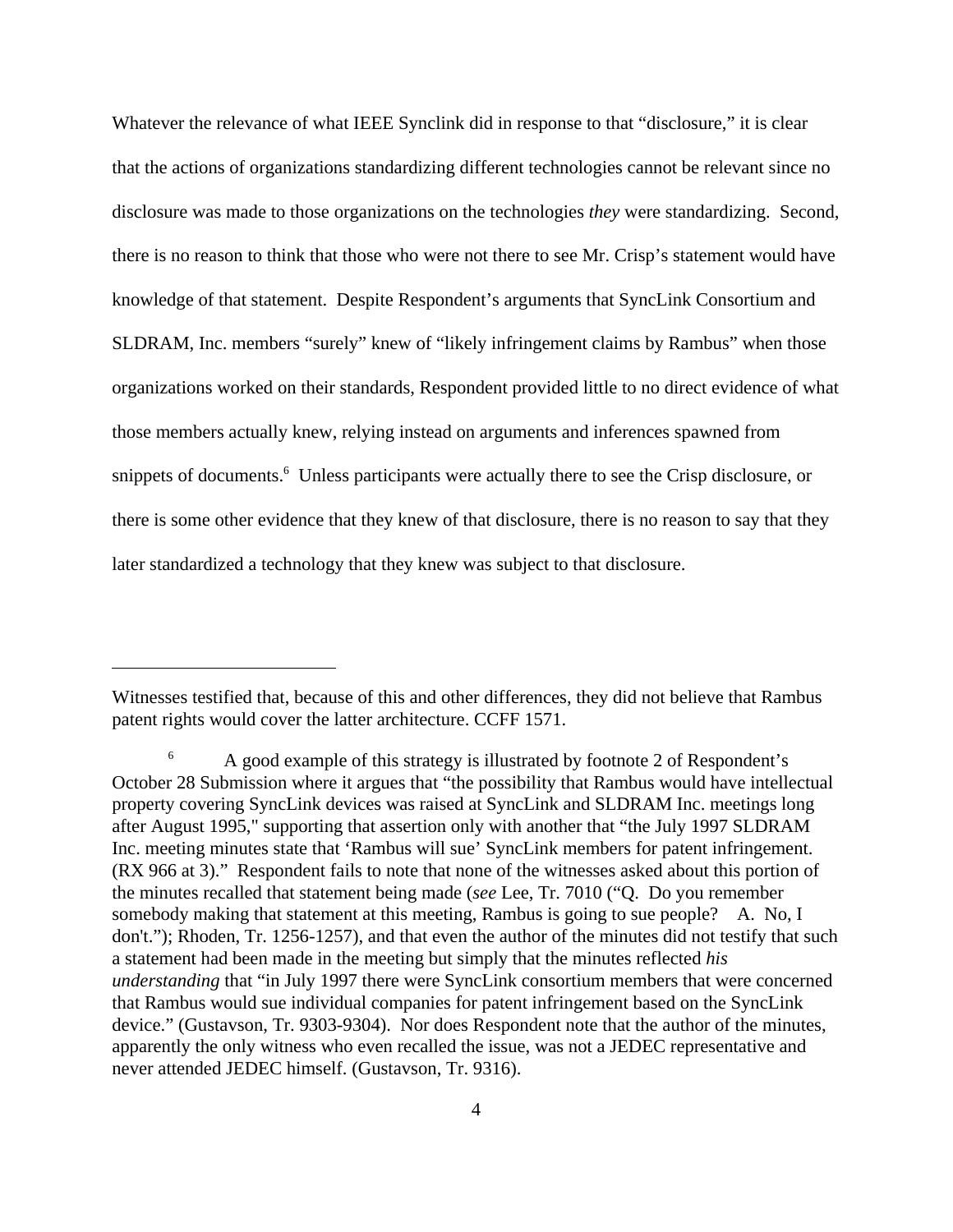Your Honor's question related to the argument made by Respondent that (1) some standard-setting organization standardized technologies that were subject to a disclosure by Rambus, and that (2) a number of participants of JEDEC also attended meetings of this other organization, so that (3) JEDEC, in the but-for world, would have acted the same way had Rambus disclosed. Therefore, it seems to Complaint Counsel that the appropriate response to Your Honor's question would be a list of those who acted the way Rambus alleges regarding Synclink and who also attended JEDEC meetings. The list should therefore contain the names of all those who attended JEDEC in the relevant time period, who had also standardized a technology that was at least arguably subject to Richard Crisp's "disclosure" at IEEE Synclink. That list is attached.

Respectfully submitted,

Robert P. Davis Geoffrey D. Oliver Patrick J. Roach Cary E. Zuk

\_\_\_\_\_\_\_\_\_\_\_\_\_\_\_\_\_\_\_\_\_\_\_\_

BUREAU OF COMPETITION FEDERAL TRADE COMMISSION Washington, D.C. 20580 (202) 326-2275 (202) 326-3496 (facsimile)

#### COUNSEL SUPPORTING THE COMPLAINT

DATED: October 28, 2003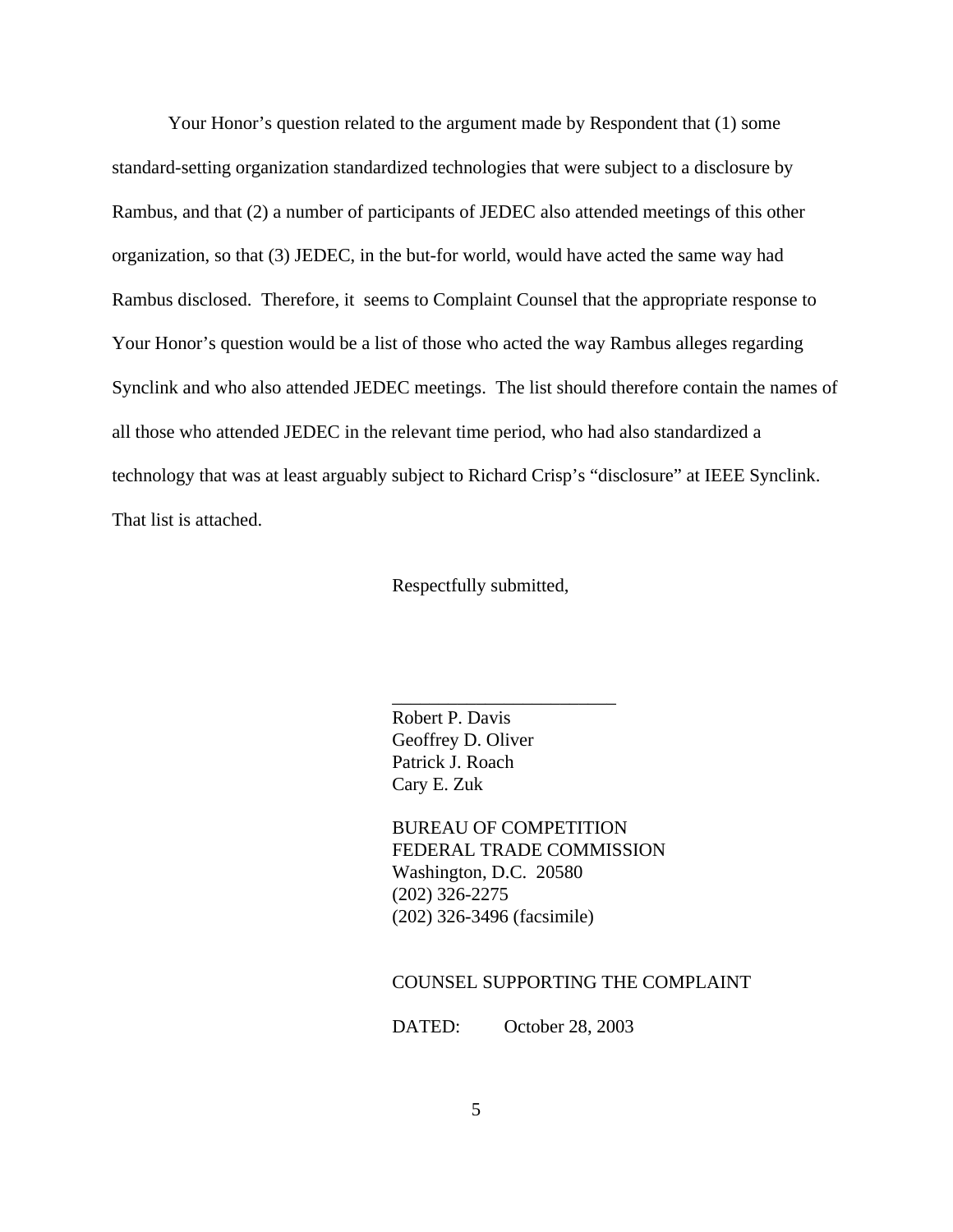# **UNITED STATES OF AMERICA BEFORE THE FEDERAL TRADE COMMISSION**

### **PUBLIC VERSION**

**In the Matter of**

**RAMBUS INC.,**

**Docket No. 9302**

**a corporation.**

# **COMPLAINT COUNSELS' SUBMISSION REGARDING COMPANY ATTENDANCE AT SYNCLINK AND JEDEC 42.3 MEETINGS**

Complaint Counsel submits the following information regarding overlapping attendance

at SyncLink and JC 42.3 meetings. The first item describes the attendees of the IEEE Synclink

meeting where the Rambus disclosure occurred. The following items identifies the overlap

between that meeting and subsequent JEDEC meetings through 1997.

- 1. **IEEE RamLink/Synclink Working Group Representative(s) (CX486 at 3):** David James, Glen Stone, Steven Przybylski, Adrian Cosoroaba, Solomon Alemayehu, Danny Yeung, Hans Wiggers, Farhad Tabrizi, Dave Taylor, Andy Yu, Sam Chen, Richard Crisp, David Gustavson, Billy Vogley.
- 2. **Overlap with 9/11/1995 JEDEC 42.3 meeting (JX27)**: Six attendees (Adrian Cosoroaba, Solomon Alemayehu, Danny Yeung, Farhad Tabrizi, Sam Chen, Richard Crisp).
- 3. **Overlap with 12/6/1995 JEDEC 42.3 meeting (JX28)**: Six attendees (Adrian Cosoroaba, Danny Yeung, Hans Wiggers, Farhad Tabrizi, Sam Chen, Richard Crisp).
- 4. **Overlap with 1/31/1996 JEDEC 42.3 meeting (JX29)**: Six attendees (Adrian Cosoroaba, Solomon Alemayehu, Danny Yeung, Hans Wiggers, Farhad Tabrizi, Sam Chen).